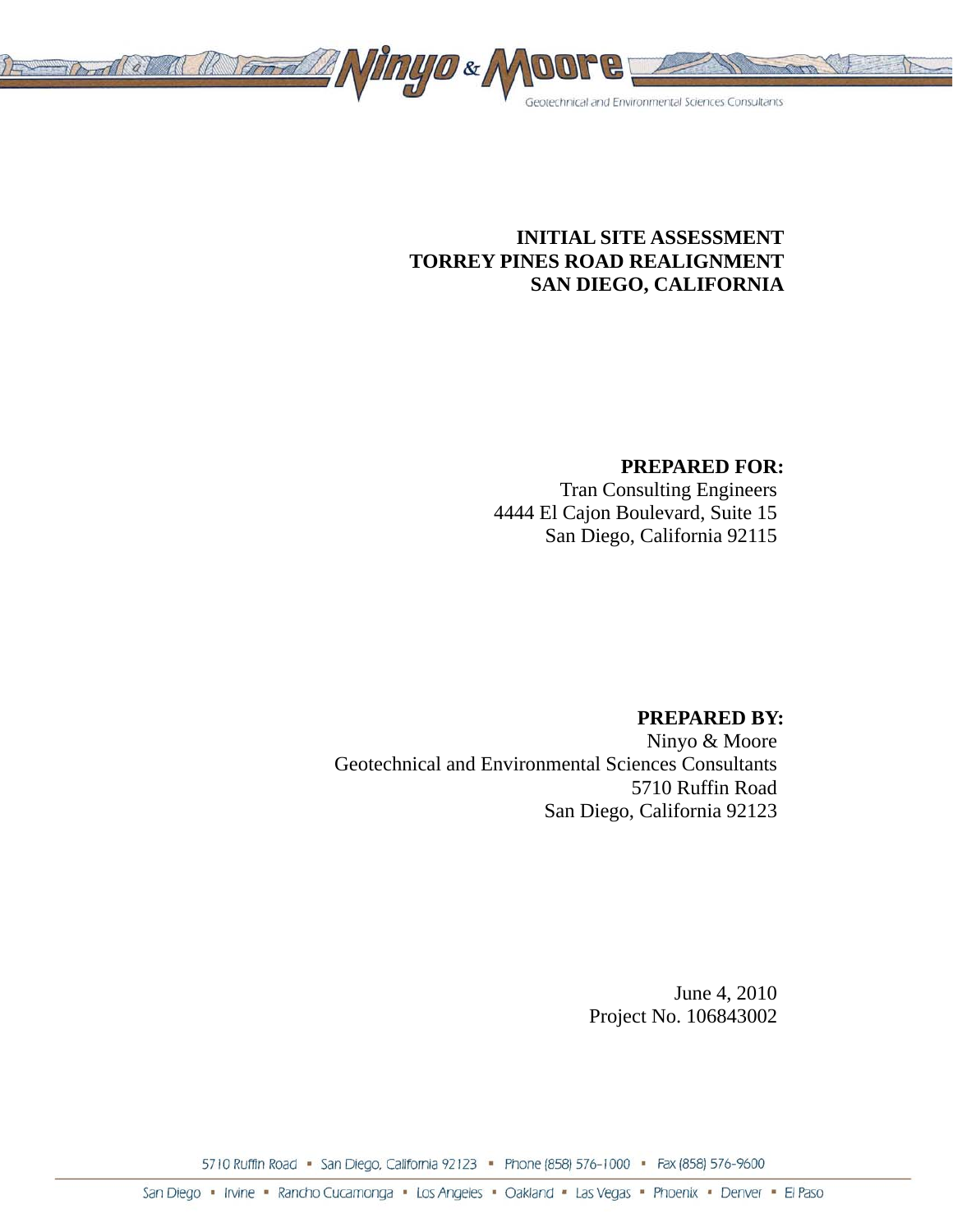

June 4, 2010 Project No. 106843002

Mr. John Austin Tran Consulting Engineers 4444 El Cajon Boulevard, Suite 15 San Diego, California 92115

Subject: Initial Site Assessment Torrey Pines Road Realignment San Diego, California

Dear Mr. Austin:

In accordance with our proposal P-8676 dated December 23, 2009, and your subconsultant agreement, Ninyo & Moore has performed an Initial Site Assessment (ISA) for the abovereferenced project in San Diego, California. The attached report presents our methodology, findings, opinions, conclusions, and recommendations regarding the environmental conditions at the project area.

We appreciate the opportunity to be of service to you on this project.

Sincerely, **NINYO & MOORE** 

Shannonfmin

Shannon L. Smith, R.E.A. 30186 Senior Project Environmental Scientist

SLS/WSS/gg

Distribution: (1) Addressee

Sur 2

W. Scott Snyder, P.G. 7356, HG. 748 Principal Geologist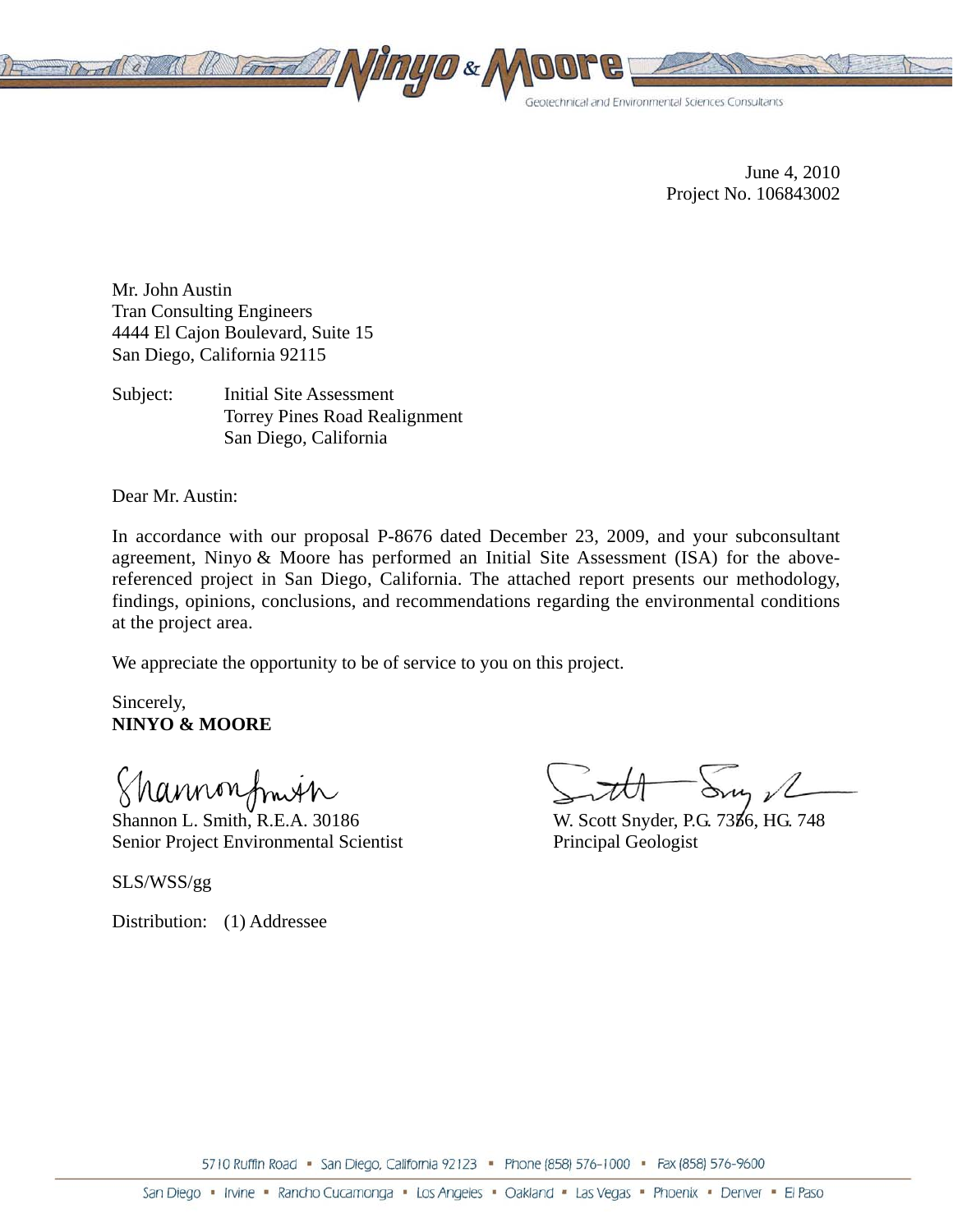# **TABLE OF CONTENTS**

### Page

| 1.               |      |  |  |  |
|------------------|------|--|--|--|
|                  | 1.1. |  |  |  |
|                  | 1.2. |  |  |  |
|                  | 1.3. |  |  |  |
| 2.               |      |  |  |  |
|                  | 2.1. |  |  |  |
|                  | 2.2. |  |  |  |
|                  | 2.3. |  |  |  |
| 3.               |      |  |  |  |
| $\overline{4}$ . |      |  |  |  |
|                  | 4.1. |  |  |  |
|                  | 4.2. |  |  |  |
|                  | 4.3. |  |  |  |
|                  | 4.4. |  |  |  |
| 5.               |      |  |  |  |
|                  | 5.1. |  |  |  |
|                  | 5.2. |  |  |  |
|                  | 5.3. |  |  |  |
|                  | 5.4. |  |  |  |
|                  | 5.5. |  |  |  |
| 6.               |      |  |  |  |
| 7.               |      |  |  |  |
| 8.               |      |  |  |  |
| 9.               |      |  |  |  |
| <b>Table</b>     |      |  |  |  |
|                  |      |  |  |  |

### **Figures**

| Figure 1 – Project Area Location Map     |  |
|------------------------------------------|--|
| Figure 2 – Project Area and Vicinity Map |  |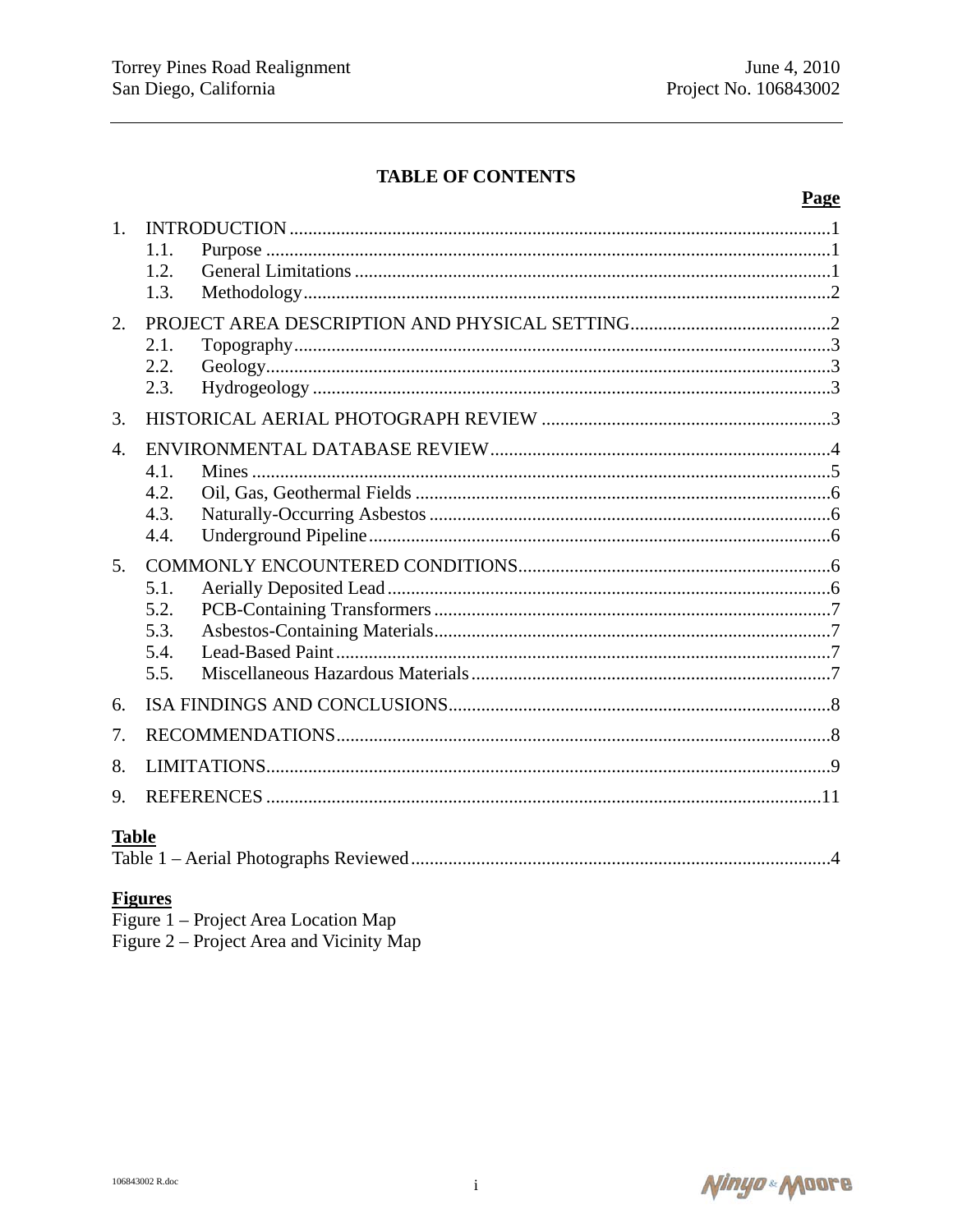#### **1. INTRODUCTION**

This Initial Site Assessment (ISA) for the Torrey Pines Road Realignment project was conducted by Ninyo & Moore in accordance with our proposal P-8676 dated December 23, 2009. The project involves proposed improvements to enhance vehicle and pedestrian access along Torrey Pines Road, including the addition of sidewalks on both sides of the road and minor changes to roadway grade and width. The ISA involved evaluation of potential environmental concerns within the boundaries of the project (herein referred to as the "project area"), which extends from approximately La Jolla Shores Drive and Calle Juela to Prospect Place in the community of La Jolla, in the city of San Diego, California.

#### **1.1. Purpose**

The purpose of the ISA is to document potential environmental concerns related to hazardous materials or wastes associated with the proposed project. The scope of work for this ISA was developed using general guidance from the California Department of Transportation (Caltrans) ISA Guidance Document and associated templates (Geomatrix, 2006), and the Caltrans Standard Environmental Reference. The scope of work for this ISA was modified based on the scope of work listed in our proposal, to accommodate the nature of the project area as an existing street right-of-way (ROW) and the fact that this study is intended to support preliminary design.

#### **1.2. General Limitations**

Opinions given in this ISA report relative to the potential for hazardous materials or petroleum hydrocarbons to exist in the project area are based on the information obtained from information sources described herein. Certain indicators of the presence of hazardous materials or petroleum hydrocarbons may become observable at a later date. Ninyo & Moore has also reviewed public information sources as providing complete and accurate information, without independent verification. The findings and conclusions in this report are based solely on the limited scope of an ISA, including information from a variety of sources that Ninyo & Moore believes to be reliable. Because the scope of an ISA is necessarily limited

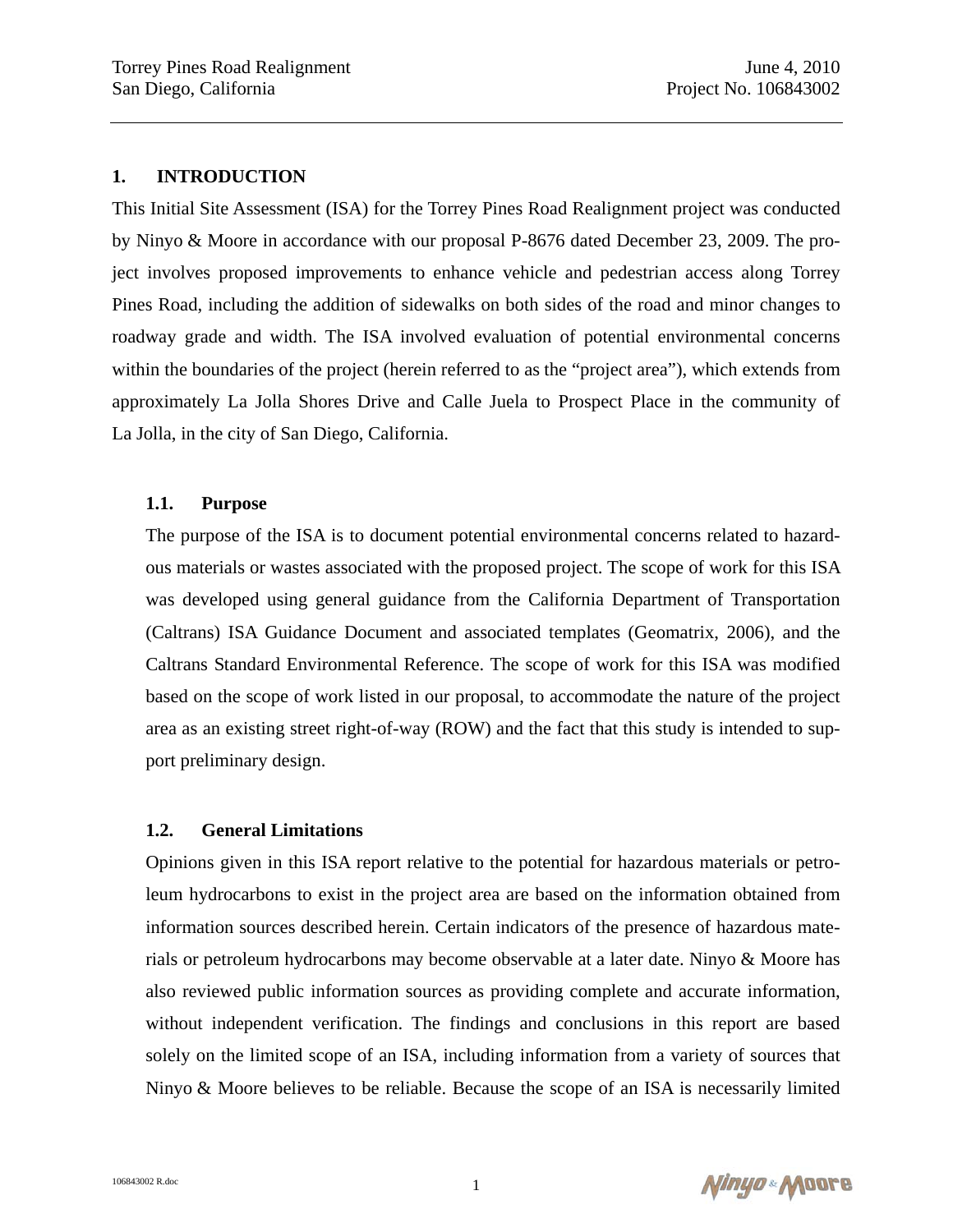and based in part on third party sources and significant assumptions, Ninyo & Moore does not warrant that the site does not include hazardous material or petroleum hydrocarbon releases in areas not identified in this report.

### **1.3. Methodology**

Our scope of work for this ISA consisted of the following tasks.

- Review of readily available maps (e.g., topographic, geologic) pertaining to the project area and information available from the client.
- Review of historical aerial photographs available from online sources.
- Review of online environmental databases to evaluate locations of known hazardous waste project areas, landfills, leaking underground storage tanks (USTs), and/or other facilities/areas of potential environmental concern.
- Preparation of an ISA report that compiles information from research activities described above and provides opinions and recommendations regarding possible environmental impacts from hazardous materials or wastes and soil and/or groundwater contamination associated with the project area.

#### **2. PROJECT AREA DESCRIPTION AND PHYSICAL SETTING**

The project area includes the street ROW of Torrey Pines Road from approximately La Jolla Shores Drive/Calle Juela to Prospect Place (Figure 1). The project area is located in a predominantly residential area. Single-family homes are located adjacent to the north, south, and west sides of the project area. Adjacent to the east of the project area at the intersection of La Jolla Shores Drive and Torrey Pines Road is a commercial property developed as a gasoline service station and coffee shop. The Pacific Ocean is located approximately 1/4 mile north of the western end of the project area. Landmarks and features of interest (e.g., major roads, adjacent properties) are depicted on Figure 2.

Ninyo Moore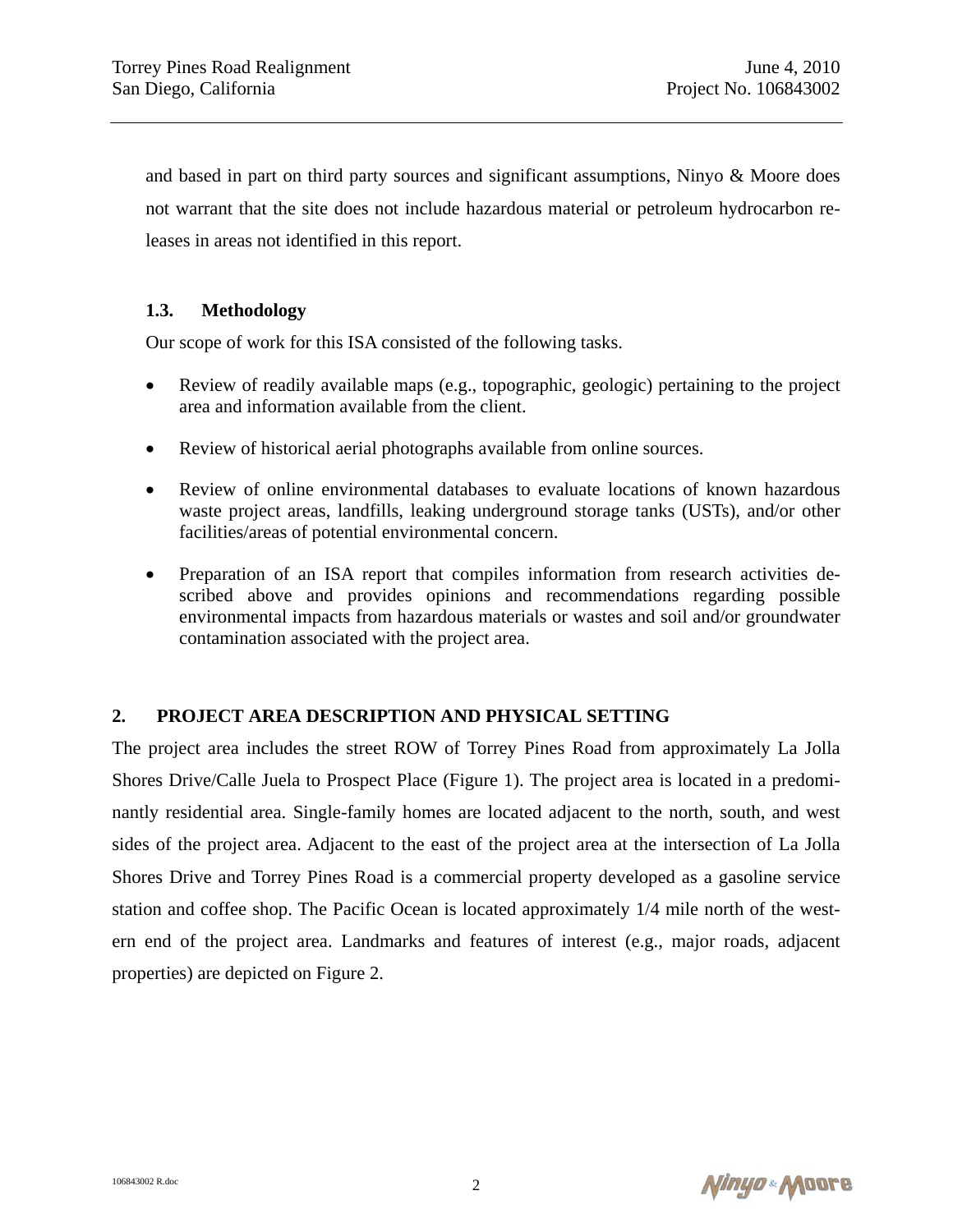### **2.1. Topography**

Elevations across the project area range from a high of approximately 155 feet above mean sea level (MSL) at Prospect Place to a low of approximately 55 feet above MSL at Calle Juela (Ninyo & Moore, 2010).

## **2.2. Geology**

According to the Geotechnical Reconnaissance report being prepared concurrently with this assessment, the project vicinity is underlain by surficial soils consisting of artificial fill underlain by young alluvium, old paralic deposits (formerly designated Bay Point Formation), and/or the Point Loma Formation (Ninyo & Moore, 2010).

## **2.3. Hydrogeology**

According to documents reviewed on the State Water Resources Control Board (SWRCB) Geotracker website for the unauthorized release associated with the gas station located adjacent to the east of project area (Figure 2), the project area is located in the Scripps Hydrologic Area (906.30) of the Penasquitos Hydrologic Unit (County of San Diego, 2004). Groundwater in this hydrologic area has been exempted from municipal beneficial use, and no other existing or potential beneficial uses are reported in the San Diego Region Basin Plan for the Scripps Hydrologic Area (RWQCB, 2007). Depth to groundwater at monitoring wells associated with the gas station was reported to be range from approximately 24 to 51 feet below ground surface (bgs). The direction of groundwater flow was to the northwest (County of San Diego, 2004). Groundwater levels can fluctuate due to seasonal variations, groundwater withdrawal or injection, and other factors.

### **3. HISTORICAL AERIAL PHOTOGRAPH REVIEW**

Historical aerial photographs of the project area were reviewed to document the presence of facilities of potential environmental concern within and adjacent to the project area. Aerial photographs for selected years covering the period 1953 to 2005 were reviewed using online re-

Ninyo « Moore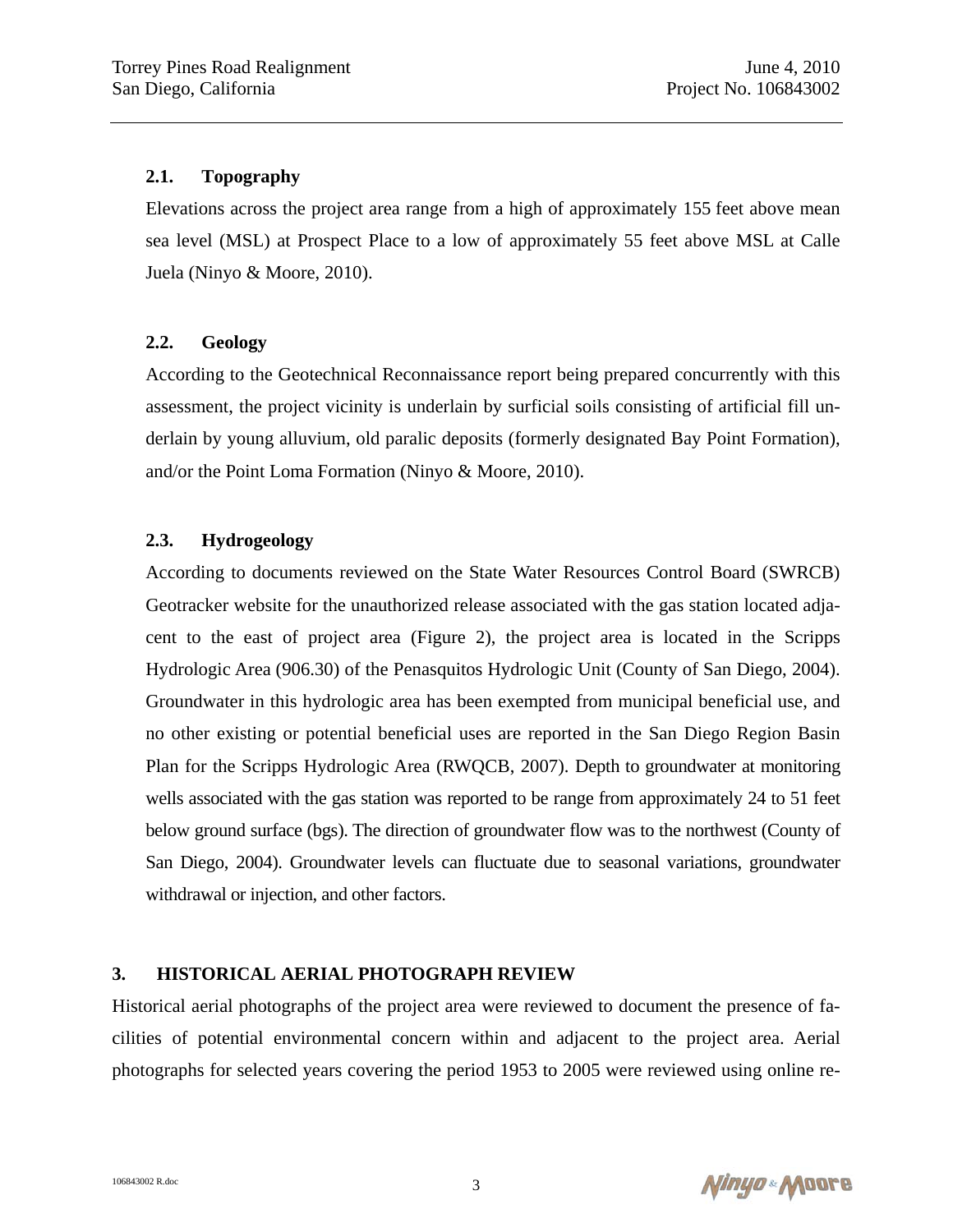sources. A listing of the aerial photographs reviewed is provided in Table 1, followed by a summary of noted observations.

| Date | <b>Photograph Identification</b> | <b>Scale</b> |
|------|----------------------------------|--------------|
| 1953 | www.historicaerials.com          | 1:2,400      |
| 1964 | www.historicaerials.com          | 1:2,400      |
| 1980 | www.historicaerials.com          | 1:2,400      |
| 1990 | www.historicaerials.com          | 1:2,400      |
| 2003 | www.historicaerials.com          | 1:2,400      |
| 2005 | www.historicaerials.com          | 1:2,400      |

**Table 1 – Aerial Photographs Reviewed** 

Based on review of historical aerial photographs, the project area has been developed with land usage similar to the present since the early 1950s. Torrey Pines Road has been present in the project area in generally its current configuration since that time. Residential development adjacent to the project area has steadily increased over time. Facilities of potential environmental concern, which may be distinguished based on their building configurations (e.g., gas stations, large industrial facilities), were generally not noted within the project area or immediately adjacent to the project area in the photographs reviewed, with the exception of the gas station located on the eastern corner of La Jolla Shores Drive and Torrey Pines Road, which appears to have been present since the 1960s.

#### **4. ENVIRONMENTAL DATABASE REVIEW**

In order to assess the significance of properties on and in the vicinity of the project area with documented hazardous waste impacts, a search and review of online regional environmental regulatory agency databases was conducted, including the following databases:

- SWRCB Geotracker database,
- California Department of Toxic Substances Control (DTSC) EnviroStor (Brownfields database),
- DTSC Cortese List,
- California Department of Resources, Recycling, and Recovery (CalRecycle) Solid Waste Information System database,

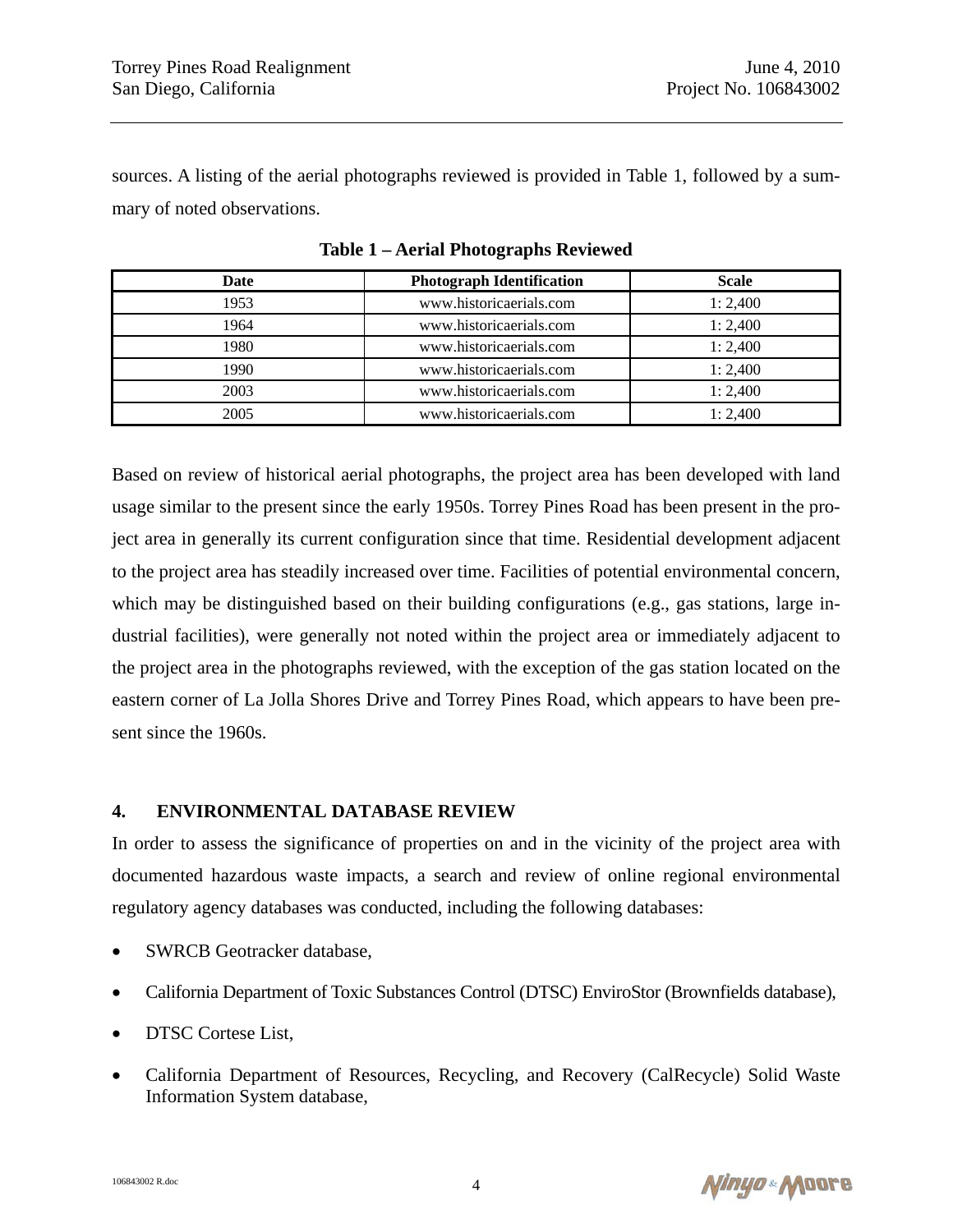- **SWRCB** Sites with Deed Restrictions,
- United States Army Corps of Engineers, Formerly Used Defense Sites (FUDS) program Geographic Information System website.

No properties of potential environmental concern under the jurisdiction of the DTSC, CalRecycle, or FUDS program were documented as being located on or adjacent to the project area.

The "La Jolla Shores Mobil" gas station at 2204 Torrey Pines Road, located adjacent to the east of the project area (Figure 2), was listed on the SWRCB Geotracker and DTSC EnviroStor databases as a Leaking Underground Storage Tank site. Based on review of information on the Geotracker website, the unauthorized release case involved a release of diesel fuel to groundwater. The case was issued closure by the lead agency, the County of San Diego Local Oversight Program (Department of Environmental Health) in November 2004. Several groundwater monitoring wells associated with the release were depicted on maps reviewed as being located within Torrey Pines Road. Information was not available on the SWRCB Geotracker website regarding whether the monitoring wells have been abandoned to date; however, the nearest wells are depicted as being located at least 100 feet from the project area. Although groundwater was documented as being impacted, there is a low likelihood that the unauthorized release case at this facility represents a significant environmental concern to the project, based on the case closed status and the fact that project improvements are not proposed within approximately 350 feet of the gas station property boundary. Based on the anticipated depth to groundwater at the project area (greater than 20 feet bgs), it is not anticipated that the project would be significantly affected by the potential for impacted groundwater, if present.

#### **4.1. Mines**

According to the California Division of Mines and Geology, Mines and Mineral Resources of San Diego County book dated 1963, no mines and/or sand and gravel pits were located at the project area (California Division of Mines and Geology, 1963).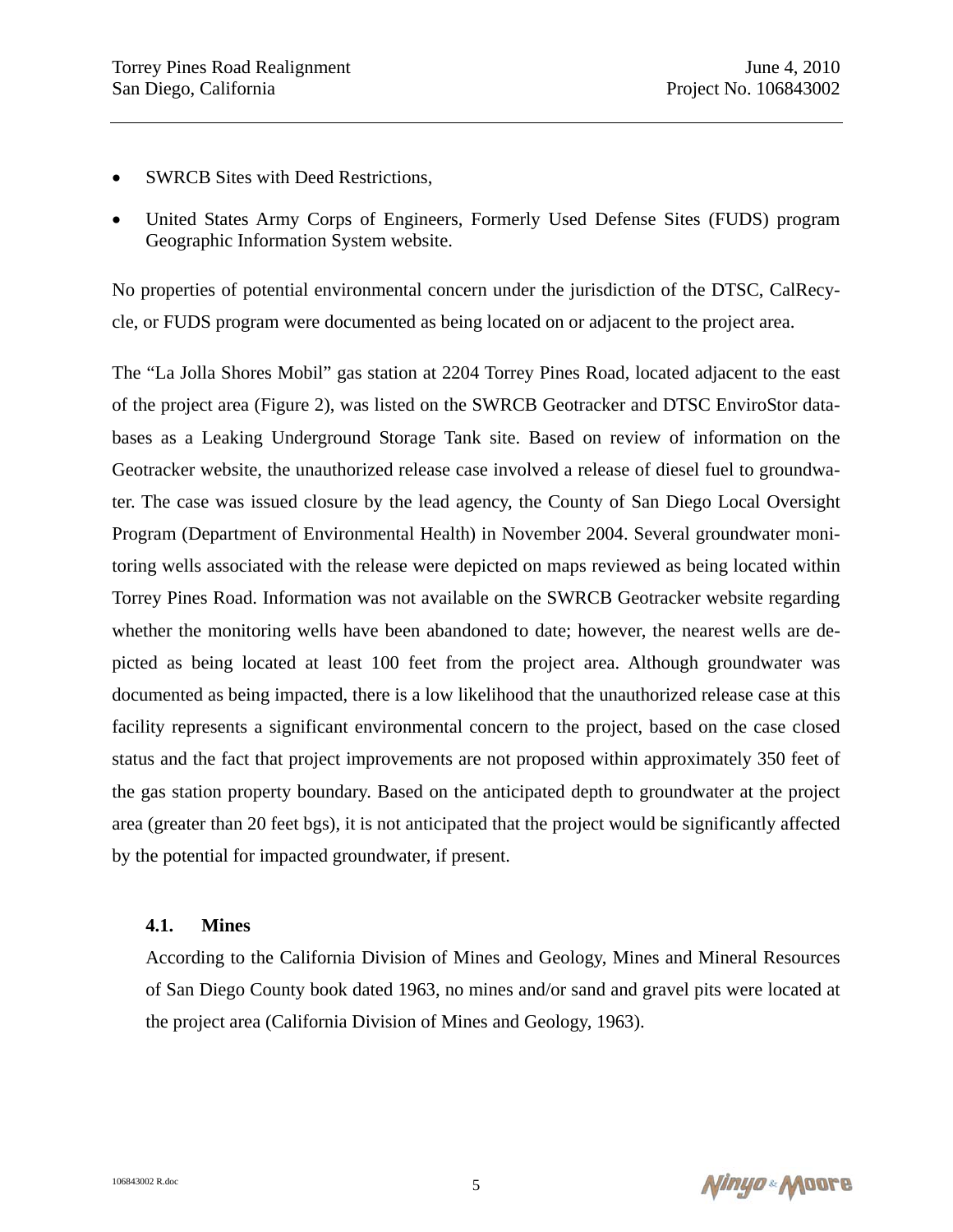#### **4.2. Oil, Gas, Geothermal Fields**

No existing or abandoned oil, gas, or geothermal wells were depicted on the State of California Department of Conservation, Regional Wildcat Map for the project area and vicinity (California Department of Conservation, 2007), or on the State of California, Department of Conservation, DOGGR Online Mapping System (California Department of Conservation, 2010).

#### **4.3. Naturally-Occurring Asbestos**

Based on a review of the California Department of Conservation reference material, ultramafic rocks with a higher likelihood of containing naturally-occurring asbestos are generally not located in the vicinity of the project area (California Department of Conservation, 2000).

#### **4.4. Underground Pipeline**

According to the United States Department of Transportation, Pipeline and Hazardous Materials Safety Administration, National Pipeline Mapping System website, no gas transmission pipelines, hazardous liquid pipelines, liquefied natural gas plants, or break out tanks are located within the project area.

#### **5. COMMONLY ENCOUNTERED CONDITIONS**

The following sections describe additional environmental conditions that are commonly encountered.

#### **5.1. Aerially Deposited Lead**

Based on the distance of the project area from the nearest major freeway (Interstate 5, greater than 1 mile to the east), aerially-deposited lead as a result of emissions from vehicular exhaust prior to the elimination of lead from fuels in the mid-1980s is not interpreted to be of significant concern to the project area.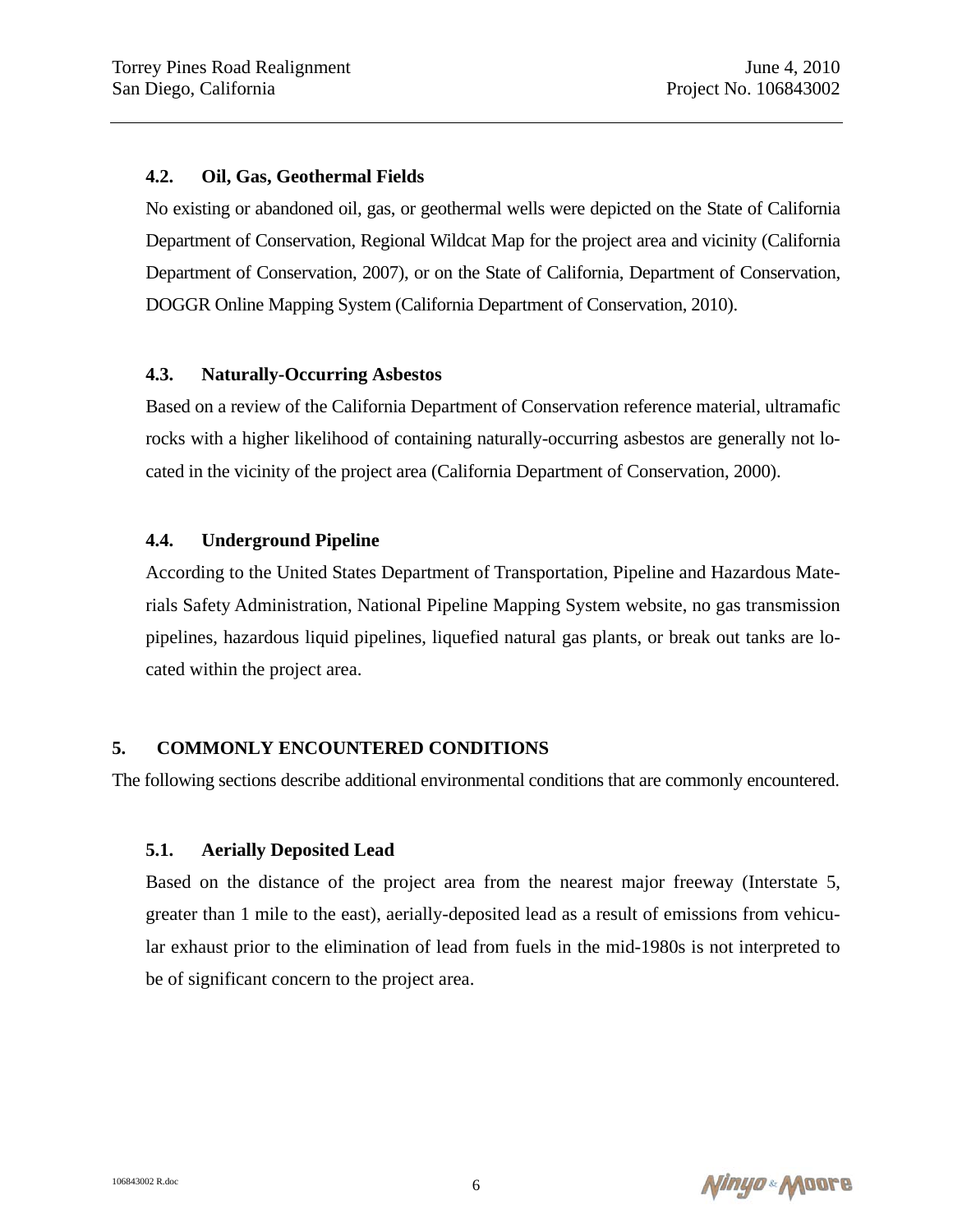#### **5.2. Polychlorinated Biphenyls-Containing Transformers**

Transformer equipment potentially containing polychlorinated biphenyls (PCBs) may be located within the project area. San Diego Gas & Electric (SDG&E) states that it is responsible for ensuring that its transformers comply with USEPA regulations. SDG&E states that it has not specified PCB transformers for its electrical distribution system; however, some older (pre-1980) mineral transformers could have been inadvertently contaminated with PCBs by the manufacturer. Based on SDG&E's statistical sampling and testing program, SDG&E states that it is unlikely that its transformers are PCB-contaminated. The only way to know with certainty is by actually obtaining and testing a sample of the fluid from the specific transformer, which may result in a fee from SDG&E.

#### **5.3. Asbestos-Containing Materials**

Commonly encountered potentially asbestos-containing materials in street ROWs include pipe insulation found on natural gas lines and cementitious pipe lines (e.g., transite). Other asbestos-containing pipelines may be present within the project area.

#### **5.4. Lead-Based Paint**

Painted curbs, poles, and roadway striping may be present in the street ROW and may contain lead-based paint. The Consumer Product Safety Commission banned the use of paint containing lead above certain thresholds for residential uses; however, it is possible that lead-based paint is used in industrial settings, such as for street improvements in the project area. The California Department of Public Health defines lead-based paint as paint containing greater than or equal to 0.5 percent by weight and/or 1.0 milligrams per square centimeter.

#### **5.5. Miscellaneous Hazardous Materials**

Materials falling under the Universal Waste Rule (UWR) requirements may be present at the project area, including, but not limited to: potentially mercury-containing switches and fluorescent light tubes, potentially PCB-containing light ballasts, and hi-intensity vapor lights and associated ballasts.

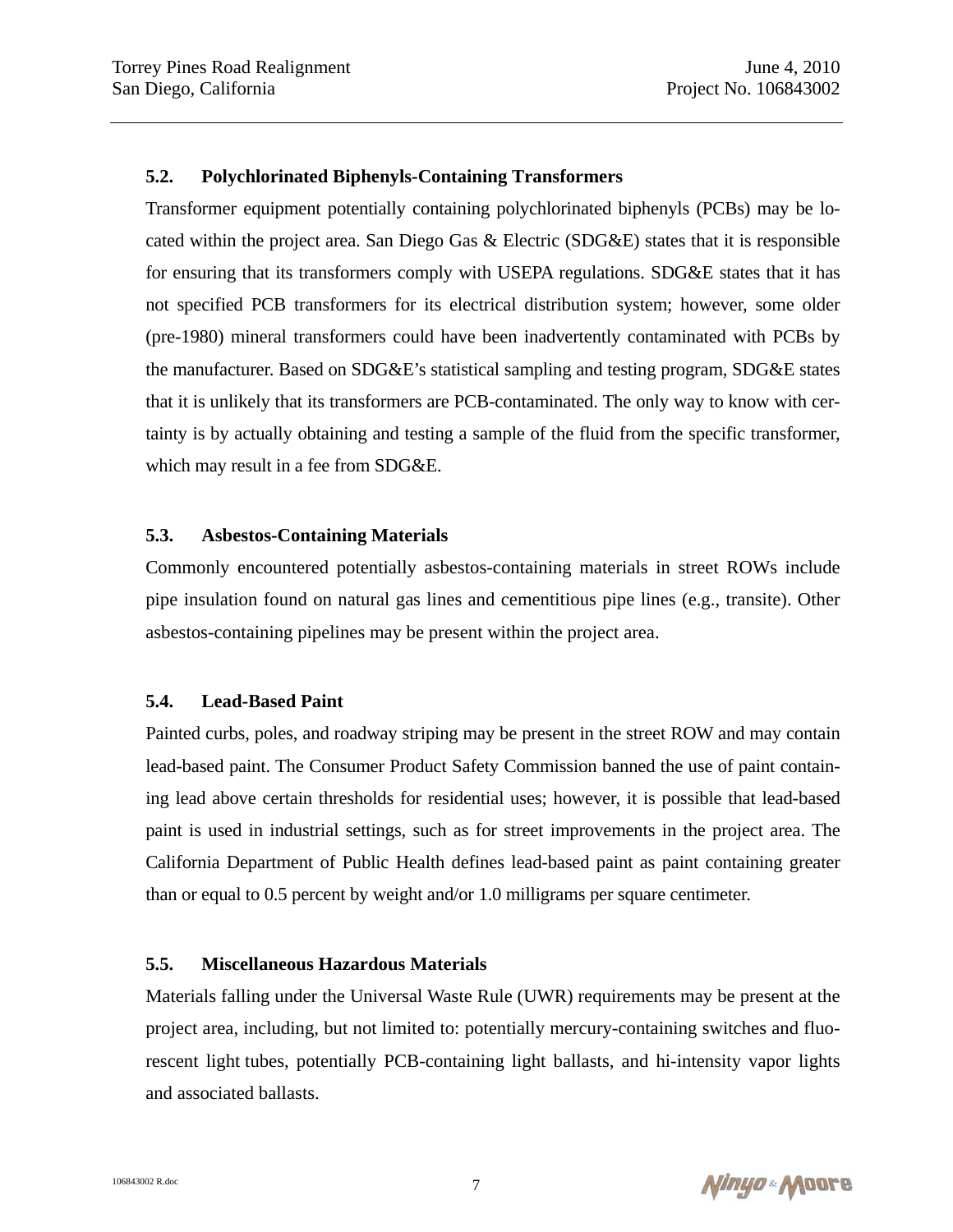### **6. ISA FINDINGS AND CONCLUSIONS**

This report presents the results of an ISA conducted by Ninyo & Moore for properties associated with the Torrey Pines Road Realignment project in San Diego, California. Based on the research activities conducted for this ISA, the following evidence of potential environmental concerns was noted to be associated with the project area.

- The active gas station located adjacent to the east of the project area was the subject of an unauthorized release case under the oversight of the County of San Diego Department of Environmental Health due to petroleum impacts to soil and groundwater. According to information reviewed on the SWRCB Geotracker website, depth to groundwater at monitoring wells associated with the gas station was generally greater than 20 feet bgs. Although groundwater was documented as being impacted, there is a low likelihood that the unauthorized release case at this facility represents a significant environmental concern to the project, based on the case closed status and the fact that project improvements are not proposed within approximately 350 feet of the gas station property boundary. Based on the anticipated depth to groundwater at the project area (greater than 20 feet bgs), it is not anticipated that the project would be significantly affected by impacted groundwater, if present.
- Asbestos-containing materials may be present within the project area, including pipe insulation on natural gas lines and cementitious pipe lines (e.g., transite).
- Electrical transformers can be a source of PCBs. The transformers in the project area are likely owned and operated by SDG&E, which states that it is responsible for ensuring that its transformers comply with applicable regulations. SDG&E states that it is unlikely that its transformers, such as those in the project area, are PCB-contaminated. However, sampling and analysis of transformer fluid would be necessary to evaluate PCB content.
- Painted curbs, poles, and roadway striping in the street ROW of the project area may contain lead-based paint. Other lead-based paint may be present within the project area.
- Materials falling under the UWR requirements including, but not limited to: potentially mercury-containing switches and fluorescent light tubes, potentially PCB-containing light ballasts, and hi-intensity vapor lights and associated ballasts, may be present at the project area.

### **7. RECOMMENDATIONS**

The scope of an ISA is limited to anecdotal and visual evidence of potential environmental concerns and does not include verification based on environmental analysis/testing. The following additional activities are recommended before or during implementation of the Torrey Pines Road Realignment project:

Ninyo & Moore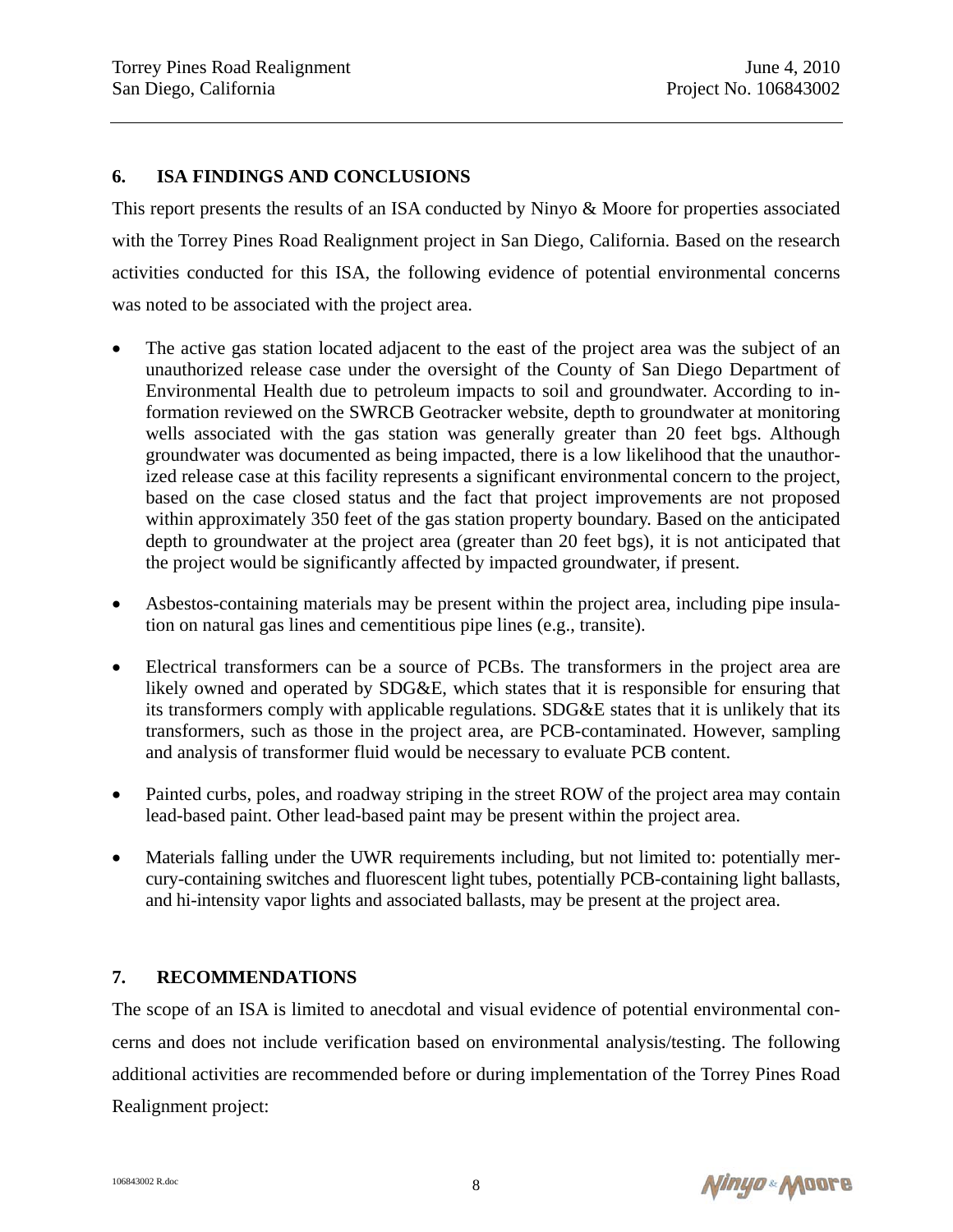- If disturbance of potentially hazardous materials (e.g., suspect asbestos-containing materials, lead-based paint) is proposed, it is recommended that a survey and/or sampling be conducted to evaluate the presence and location of potentially hazardous materials such as asbestoscontaining materials, lead-based paint, and other materials falling under UWR requirements prior to disturbance of infrastructure with potentially hazardous materials (e.g., suspect asbestos-containing materials). The survey(s) should be conducted by California Department of Public Health Certified Lead Inspector/Assessors, California Division of Occupational Safety and Health Certified Asbestos Consultants, and/or other appropriately qualified professionals in accordance with applicable local, state, and federal guidelines and regulations.
- Prior to removal or demolition of infrastructure with potentially hazardous materials, appropriate abatement measures should be implemented by a licensed abatement contractor using trained and certified workers and supervisors. Potentially hazardous materials should be handled and disposed in accordance with applicable regulations.
- Groundwater monitoring wells were not noted to be located within the project area, based on review of regulatory records. However, if wells are proposed to be disturbed during project improvements, the project proponent should coordinate with the responsible party and/or regulatory agency for the wells to evaluate their appropriate abandonment or relocation.
- Further assessment is recommended to be performed by a qualified environmental professional if soil or groundwater suggestive of contamination (e.g., discoloration, odors), or other potential environmental issues are encountered in the project area during project construction activities. If contamination is discovered, regulatory agencies may require additional environmental investigation and/or mitigation to be conducted, particularly if there is the potential to affect public health, safety, and/or the environment.

### **8. LIMITATIONS**

The environmental services described in this report have been conducted in general accordance with current regulatory guidelines and the standard of care exercised by environmental consultants performing similar work in the project area. No warranty, expressed or implied, is made regarding the professional opinions presented in this report. Please note that this study did not include an evaluation of geotechnical conditions or potential geologic hazards. In addition, it should be noted that this ISA does not include analysis of the following: human health risk, asbestos-containing materials, methane gas, radon, lead-based paint, lead in drinking water, wetlands, regulatory compliance, cultural and historic resources, mold, industrial hygiene, health and safety, ecological resources, endangered species, indoor air quality including vapor intrusion, pipelines, and high-voltage power lines.

Ninyo & Moore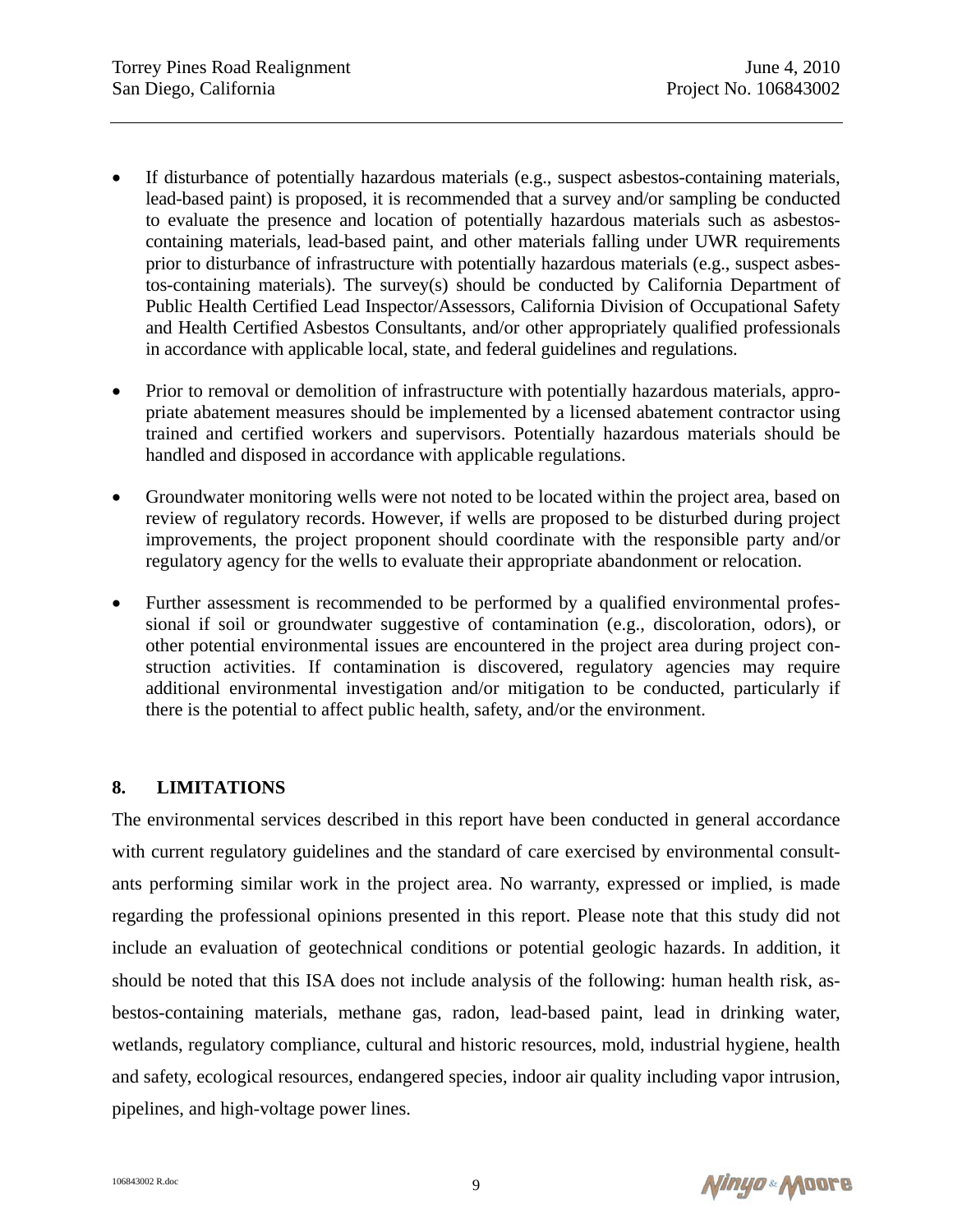This document is intended to be used only in its entirety. No portion of the document, by itself, is designed to completely represent any aspect of the project described herein. Ninyo & Moore should be contacted if the reader requires any additional information or has questions regarding the content, interpretations presented, or completeness of this document.

Our findings, opinions, and conclusions are based on an analysis of the observed site conditions and the referenced literature. It should be understood that the conditions of a site can change with time as a result of natural processes or the activities of man at the subject site or nearby sites. In addition, changes to the applicable laws, regulations, codes, and standards of practice may occur due to government action or the broadening of knowledge. The findings of this report may, therefore, be invalidated over time, in part or in whole, by changes over which Ninyo & Moore has no control. Ninyo & Moore cannot warrant or guarantee that not finding indicators of any particular hazardous material means that this particular hazardous material or any other hazardous materials do not exist on the site. Additional research, including invasive testing, can reduce the uncertainty, but no techniques now commonly employed can eliminate the uncertainty altogether.

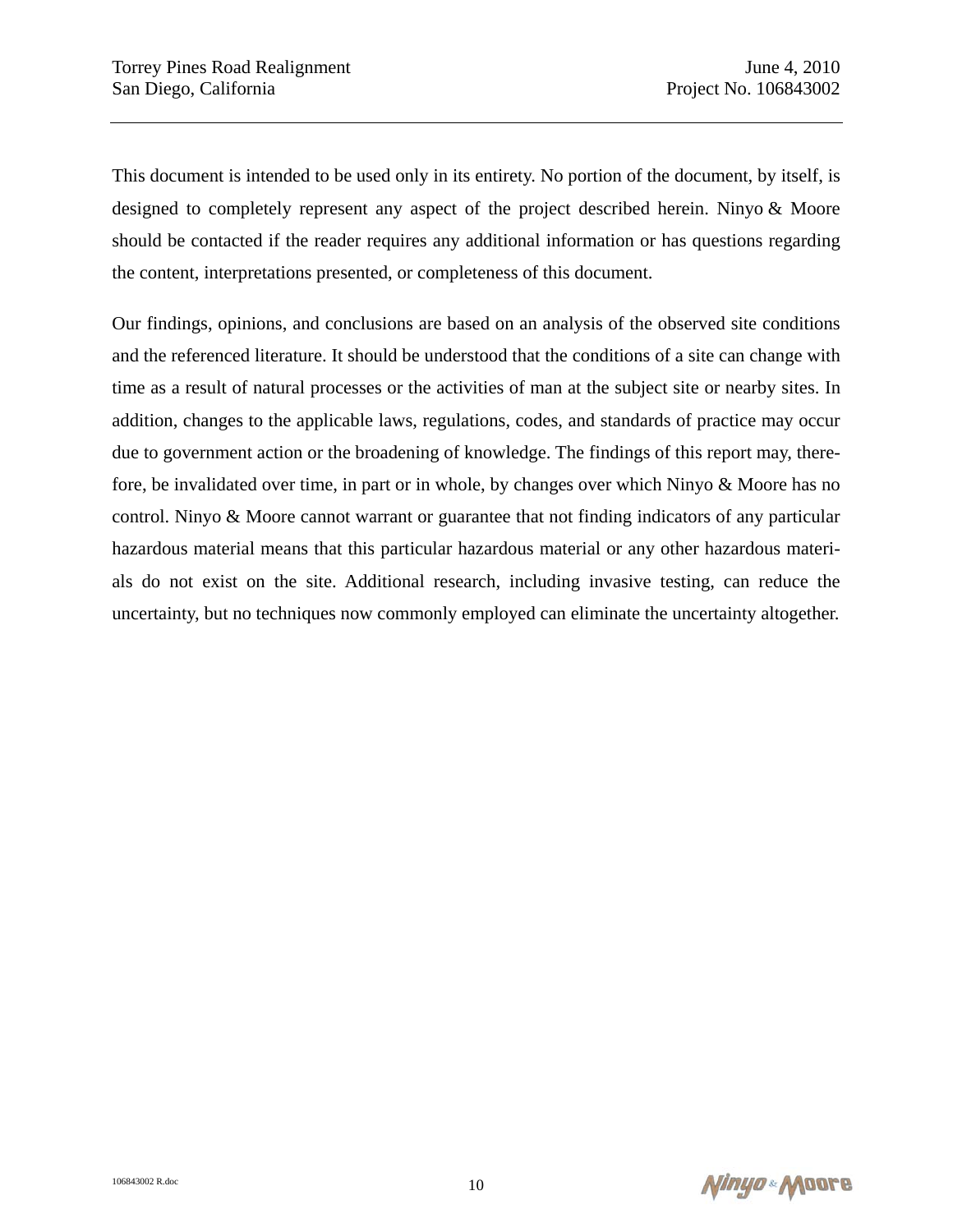### **9. REFERENCES**

- California Department of Conservation, 2000, A General Location Guide for Ultramafic Rocks in California - Areas More Likely to Contain Naturally-Occurring Asbestos: dated August.
- California Department of Conservation, 2007, Division of Oil, Gas, and Geothermal Resources, Draft Regional Wildcat Map, Riverside and San Diego Counties, California (WI-7): dated December 18.
- California Department of Conservation, Division of Oil, Gas, and Geothermal Resources, 2010, Oil, Gas, and Geothermal Digital Well Locations, http://www.conservation.ca.gov/dog/Pages/Index.aspx: accessed in June.
- California Department of Toxic Substances Control, 2010, Cortese List, http://www.dtsc.ca.gov/SiteCleanup/Cortese\_List.cfm: accessed in June.
- California Department of Toxic Substances Control, 2010, EnviroStor Online Database, http://www.envirostor.dtsc.ca.gov/public/: accessed in June.
- California Division of Mines and Geology, 1963, Mines and Mineral Resources of San Diego County California, County Report 3.
- California Department of Resources, Recycling, and Recovery (CalRecycle), 2010, Solid Waste Information System (SWIS) Online Database, http://www.CALRECYCLE.ca.gov/SWIS/: accessed in June.
- California Regional Water Quality Control Board, San Diego Region, 2007, Water Quality Control Plan for the San Diego Basin (9): dated September 8, amended through April 25.
- California State Water Resources Control Board, 2010, Sites with Deed Restrictions, http://www.waterboards.ca.gov/water\_issues/programs/deed\_restrict/: accessed in June.
- County of San Diego, Department of Environmental Health, 2004, Closure Letter, Underground Storage Tank Case No. H12899-001, Private Oversight Program, 2204 Torrey Pines Road, La Jolla, California: dated November 3.
- Geomatrix, 2006, Caltrans Initial Site Assessment Guidance Document, Prepared for California Department of Transportation: dated September.
- Ninyo & Moore, 2010, Geotechnical Reconnaissance, Torrey Pines Road Realignment, San Diego, California: dated June.
- State Water Resources Control Board (SWRCB), 2010, GeoTracker online database, www.geotracker.swrcb.ca.gov, accessed in June.
- United States Department of Defense, 2010, Formerly Used Defense Sites (FUDS) Online GIS Database, https://ekopowered.usace.army.mil/ecop/what\_we\_do/fuds/: accessed in June.

Ninyo & Moore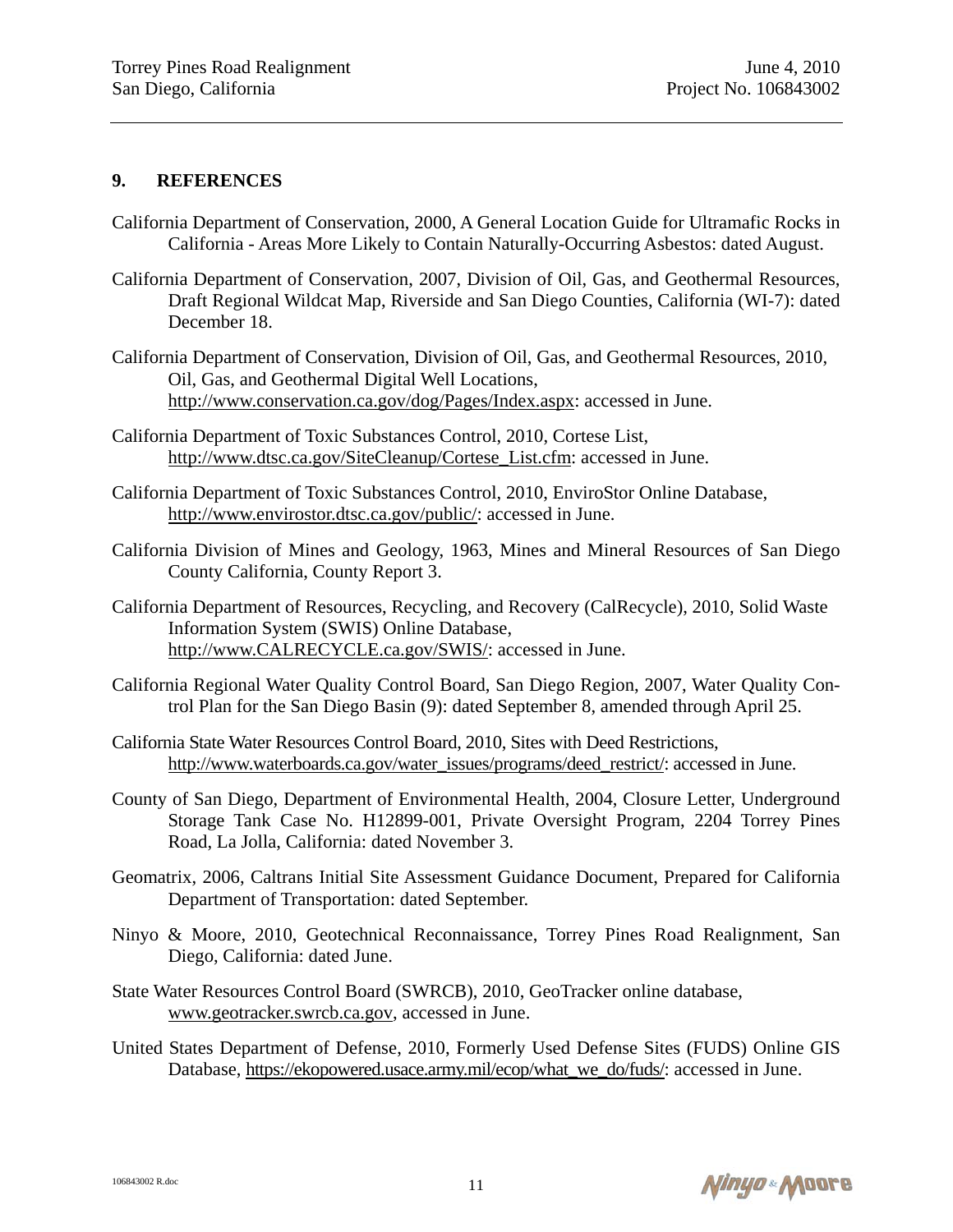United States Department of Transportation, 2010, Pipeline and Hazardous Materials Safety Administration (PHMSA), Office of Pipeline Safety (OPS) National Pipeline Mapping System (NPMS) Website: https://www.npms.phmsa.dot.gov/: accessed in June.